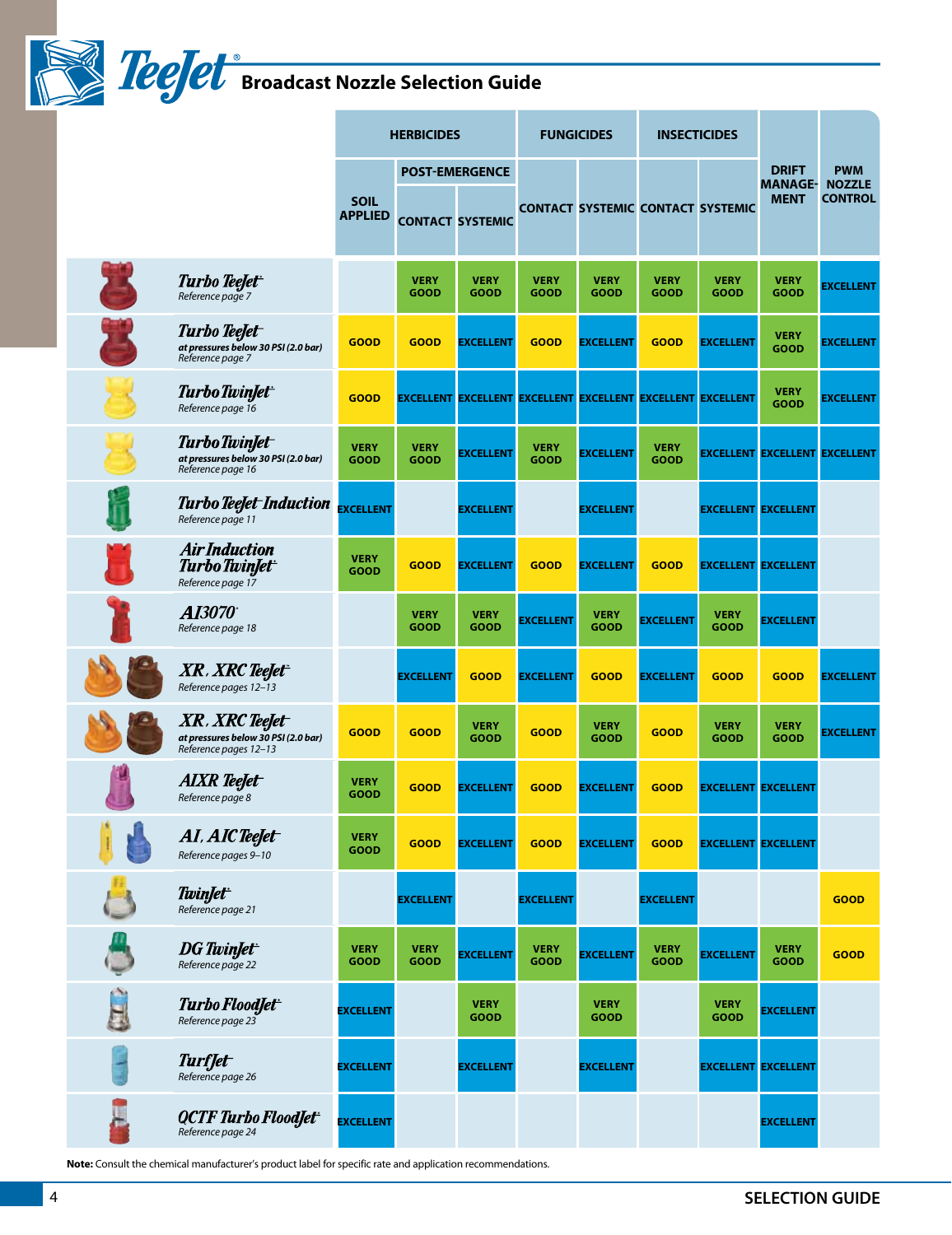## **Specialty application Nozzle Selection Guide**



|                   |  |                                                          | <b>HERBICIDES</b>        |                  |                  | <b>FUNGICIDES</b> |                  | <b>INSECTICIDES</b> |                  |
|-------------------|--|----------------------------------------------------------|--------------------------|------------------|------------------|-------------------|------------------|---------------------|------------------|
|                   |  |                                                          | <b>POST-EMERGENCE</b>    |                  |                  |                   |                  |                     |                  |
|                   |  |                                                          | PRE-<br><b>EMERGENCE</b> | <b>CONTACT</b>   | <b>SYSTEMIC</b>  | <b>CONTACT</b>    | <b>SYSTEMIC</b>  | <b>CONTACT</b>      | <b>SYSTEMIC</b>  |
|                   |  | $\it{AI}$ TeeJet <sup>+</sup> EVEN<br>Reference page 33  | <b>EXCELLENT</b>         | <b>GOOD</b>      | <b>EXCELLENT</b> | <b>GOOD</b>       | <b>EXCELLENT</b> | <b>GOOD</b>         | <b>EXCELLENT</b> |
| <b>BANDING</b>    |  | TeeJet <sup>+</sup> <sub>EVEN</sub><br>Reference page 35 | <b>GOOD</b>              | <b>VERY GOOD</b> | <b>GOOD</b>      | <b>VERY GOOD</b>  | <b>GOOD</b>      | <b>VERY GOOD</b>    | <b>GOOD</b>      |
|                   |  | TwinJet <sup>+</sup> EVEN<br>Reference page 36           |                          | <b>EXCELLENT</b> |                  | <b>EXCELLENT</b>  |                  | <b>EXCELLENT</b>    |                  |
| DIRECTED SPRAYING |  | AI TeeJet EVEN<br>Reference page 33                      | <b>VERY GOOD</b>         | <b>GOOD</b>      | <b>EXCELLENT</b> | <b>GOOD</b>       | <b>EXCELLENT</b> | <b>GOOD</b>         | <b>EXCELLENT</b> |
|                   |  | TeeJet <sub>EVEN</sub><br>Reference page 35              | <b>GOOD</b>              | <b>GOOD</b>      | <b>GOOD</b>      | <b>GOOD</b>       | <b>GOOD</b>      | <b>GOOD</b>         | <b>GOOD</b>      |
|                   |  | TwinJet EVEN<br>Reference page 36                        |                          | <b>VERY GOOD</b> |                  | <b>VERY GOOD</b>  |                  | <b>VERY GOOD</b>    |                  |
|                   |  | AIUB TeeJet<br>Reference page 37                         |                          | <b>GOOD</b>      | <b>EXCELLENT</b> | <b>GOOD</b>       | <b>EXCELLENT</b> | <b>GOOD</b>         | <b>EXCELLENT</b> |
|                   |  | <b>AITX</b> ConeJet <sup>+</sup><br>Reference page 43    |                          | <b>GOOD</b>      | <b>EXCELLENT</b> | <b>GOOD</b>       | <b>EXCELLENT</b> | <b>GOOD</b>         | <b>EXCELLENT</b> |
|                   |  | <b>ConeJet</b><br>Reference pages 32 & 39                |                          | <b>EXCELLENT</b> |                  | <b>EXCELLENT</b>  |                  | <b>EXCELLENT</b>    |                  |
| AIR BLAST         |  | <b>ConeJet</b><br>Reference pages 40-43                  |                          | <b>EXCELLENT</b> | <b>GOOD</b>      | <b>EXCELLENT</b>  | <b>GOOD</b>      | <b>EXCELLENT</b>    | <b>GOOD</b>      |
|                   |  | <b>Disc-Core</b><br>Reference pages 45-46                |                          | <b>EXCELLENT</b> | <b>GOOD</b>      | <b>EXCELLENT</b>  | <b>GOOD</b>      | <b>EXCELLENT</b>    | <b>GOOD</b>      |

**Note:** Consult the chemical manufacturer's product label for specific rate and application recommendations.